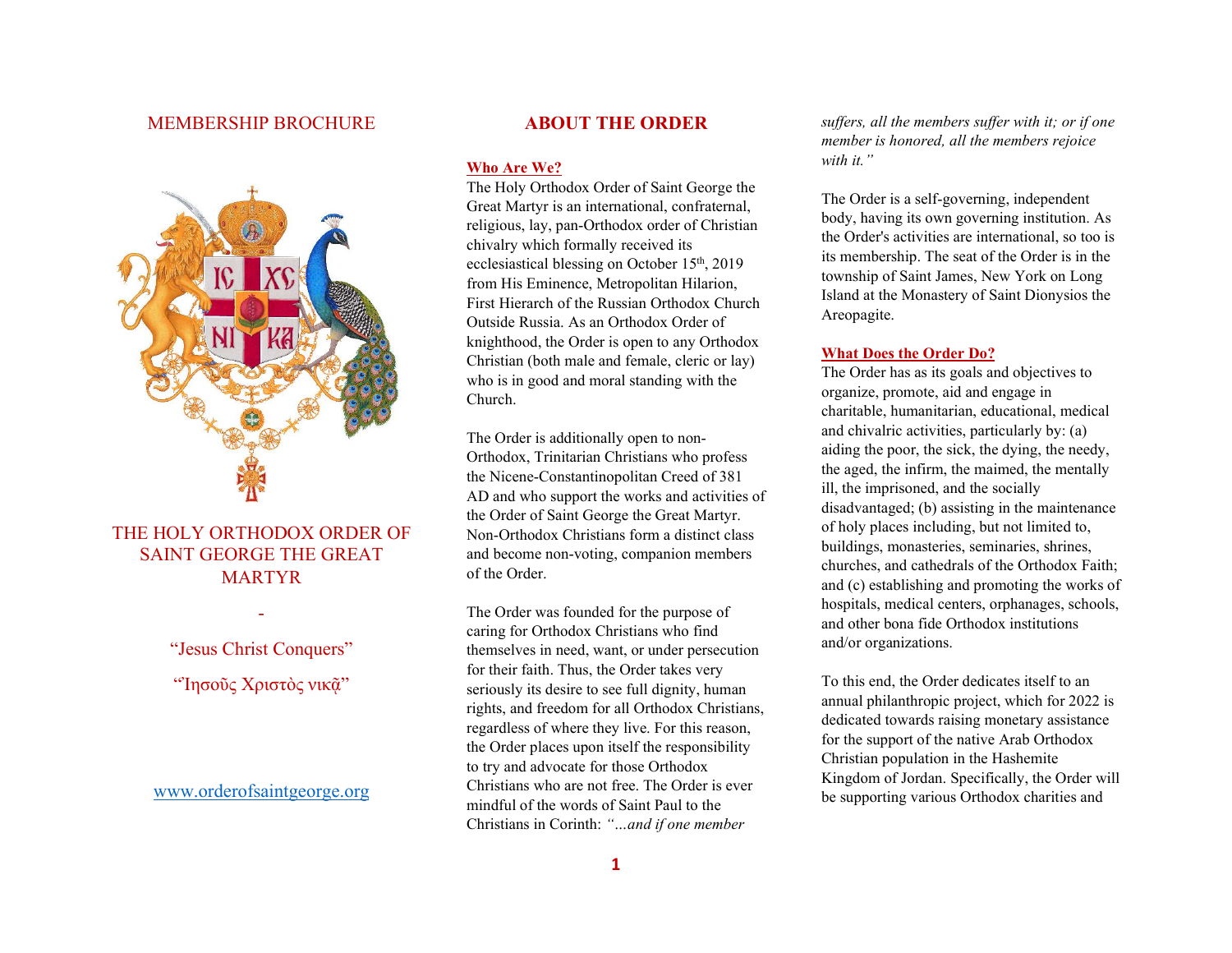social projects run by the Greek Orthodox Archdiocese of Amman.

Since the Order's ecclesiastical blessing in 2019, it has gifted over \$70,000 to various Orthodox Christian causes, organizations, and individuals.

### What Are The Benefits Of Membership?

The benefits of membership in the Order are that it offers members outward ways to be of true Christly service, as mirrored in the Beatitudes and in the basic Christian message of love. We are all called to serve, protect, and defend those who are the least among us.

As a member of the Order, you can make a positive impact on the life of an Orthodox Christian near and far. Membership enables you to be an active participant in our evergrowing, charitable outreach in support of those of our faith both locally and internationally in need.

The Orthodox faith is worth defending! As a member you are called to defend the faith of the Holy Apostles and the truth of Christ. Your voice is not singular but joined together with many others, as we never act alone but as one body. Joining the Order puts you into contact with a loyal band of Orthodox brothers and sisters who share the same call of service and walk together on our journey towards guarding that which is true and just.

Members lead with love, members lead with kindness, members lead with charity, members lead with faith in their hearts. As a member you:

- Lead an exemplary Christian life by faithfully providing service to the Orthodox Church and those of her in need and want;
- Deepen your understanding of Christian humility as you grow spirituality rich in the works you provide, not for your own self-interest, but for those who are in need of help, love, and kindness;
- Advocate and stand for the spiritual freedom of those of our faith who are persecuted in the Middle East and around the world;
- Stand to protect, defend, and financially aid the Orthodox sick, poor, and dying;
- Stand to protect, defend, and financially support Orthodox sites and holy places;
- Publicly declare your support for the protection of human life at all stages from conception to natural death.

According to our Christian faith, charity, compassion, and love are held to be the ultimate expression of the human spirit which helps to bring us closer to theosis. This is so central to our faith that it plays a key role in our own personal salvation. As in Matthew Chapter 25 verses 31-46, Christ says:

"When the Son of Man comes in His glory, and all the holy angels with Him, then He will sit on

the throne of His Glory. All the nations will be gathered before Him, and He will separate them one from another, as a shepherd divides his sheep from the goats. And He will set the sheep on His right hand, but the goats on the left. Then the King will say to those on His right hand, 'Come, you blessed of My Father, inherit the kingdom prepared for you from the foundation of the world: for I was hungry and you gave Me food; I was thirsty and you gave Me drink; I was a stranger and you took Me in; I was naked and you clothed Me; I was sick and you visited Me; I was in prison and you came to me.' Then the righteous will answer Him, saying, 'Lord, when did we see You hungry and feed You, or thirsty and give You drink? When did we see You a stranger and take You in, or naked and clothe You? Or when did we see You sick, or in prison, and come to You? And the King will answer and say to them, 'Assuredly, I say to you, inasmuch as you did it to one of the least of these My brethren, you did it to Me.'

Then He will also say to those on the left hand, 'Depart from Me, you cursed, into everlasting fire prepared for the devil and his angels: for I was hungry and you gave Me no food; I was thirsty and you gave me no drink: I was a stranger and you did not take Me in, naked and you did not clothe Me, sick and in prison and you did not visit Me.'

Then they also will answer Him, saying, 'Lord, when did we see You hungry or thirsty or a stranger or naked or sick or in prison, and did not minister to You? Then He will answer them,